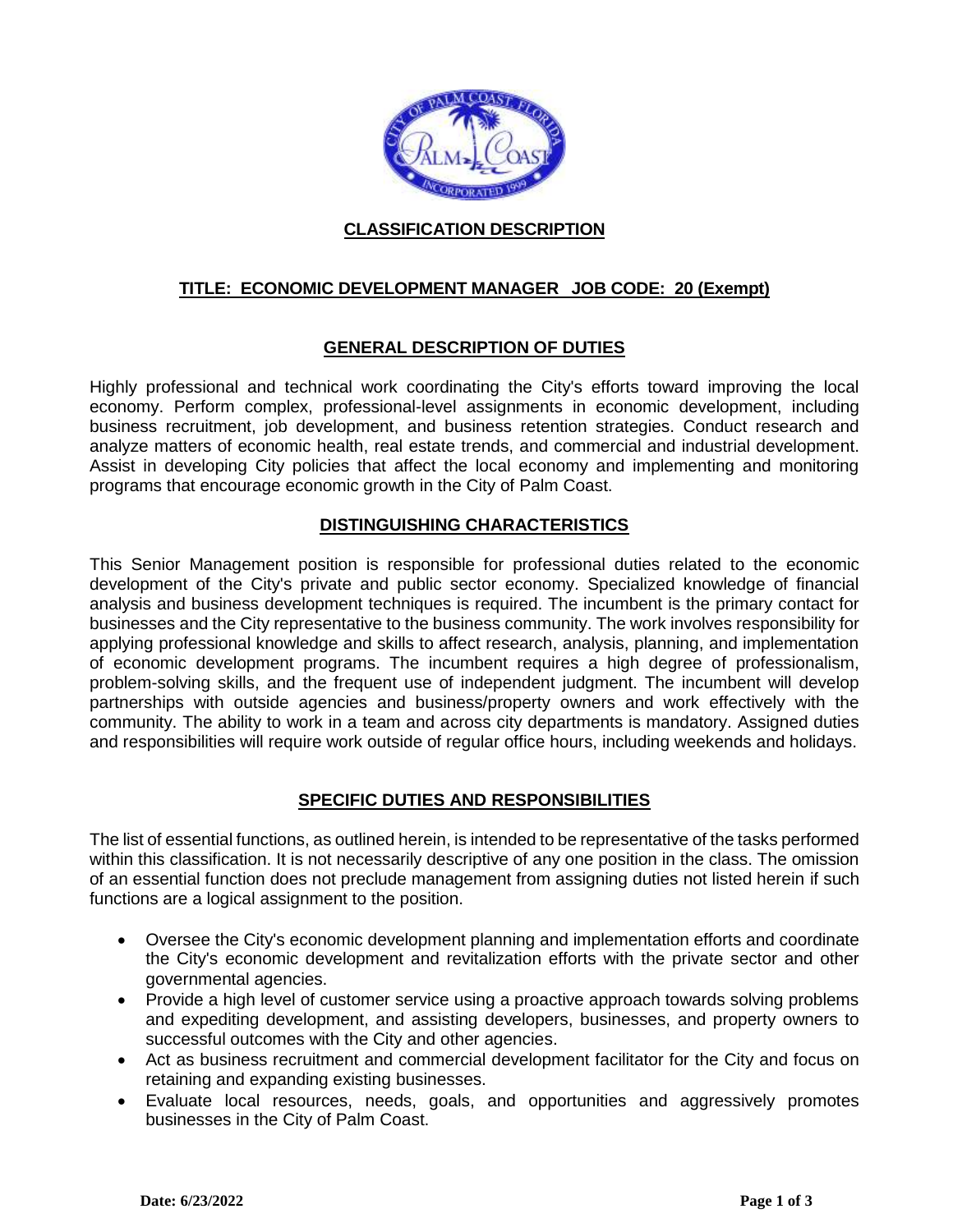- Update existing City economic development data, and develop efficient methods of maintaining current, needed data on real estate trends, employment/training efforts, and related issues.
- Maintain the department's website and marketing materials.
- Coordinate with the Flagler County Economic Development department, the Palm Coast-Flagler Regional Chamber of Commerce, and various private and public agencies to assist in the City's continued economic development.
- Ensure the collection and provision of valuable data to businesses and individuals in making investment decisions and advises the City Manager regarding capital improvements and funding mechanisms for projects that catalyze economic development and redevelopment programs.
- Attend public meetings to provide information regarding the activities associated with economic development. Develop goodwill and positive public relations with citizens and stakeholders.
- Prepare financial reports, analyses, and budgets.
- Prepare and present action requests to the City Council.
- Represent the City in meetings with Federal, State, and County agencies.
- Administer the City's economic development grant programs
- Other duties as assigned.

#### **MINIMUM TRAINING AND EXPERIENCE**

Bachelor's Degree in Business Administration, Public Administration or related field; three (3) years progressively responsible professional experience in project management within a similar public organization; or an equivalent combination of education, training, and experience.

### **LICENSES, CERTIFICATIONS, OR REGISTRATIONS**

Must possess and maintain a valid Florida Driver's License. IEDC certification is preferred but not required.

#### **LANGUAGE SKILLS**

- Ability to develop and maintain good personal relationships with other employees and the public.
- Ability to maintain effective working relationships with others, including County, State, federal agencies, civic groups, and the public.
- Ability to clearly and effectively communicate both verbally and in writing.

# **KNOWLEDGE, SKILLS, AND ABILITIES**

- Knowledge of regulations and procedures concerning economic development and statistics and mathematics applicable to economic analysis.
- Knowledge of business attraction and retention programs.
- Knowledge of small business loan packaging and counseling.
- Knowledge of marketing and promotional practices and strategies, mainly municipal and community promotions.
- Knowledge of methods and sources used in analyzing local economic trends and industry trends.
- Knowledge of Federal, State, and other resources for economic development and business assistance.
- Knowledge of local land use development practices, zoning, and policies, including thorough knowledge of state and federal economic development programs.
- Ability to use financial analysis techniques such as liquidity tests, debt coverage, cash-flow analysis, and capitalization analysis.